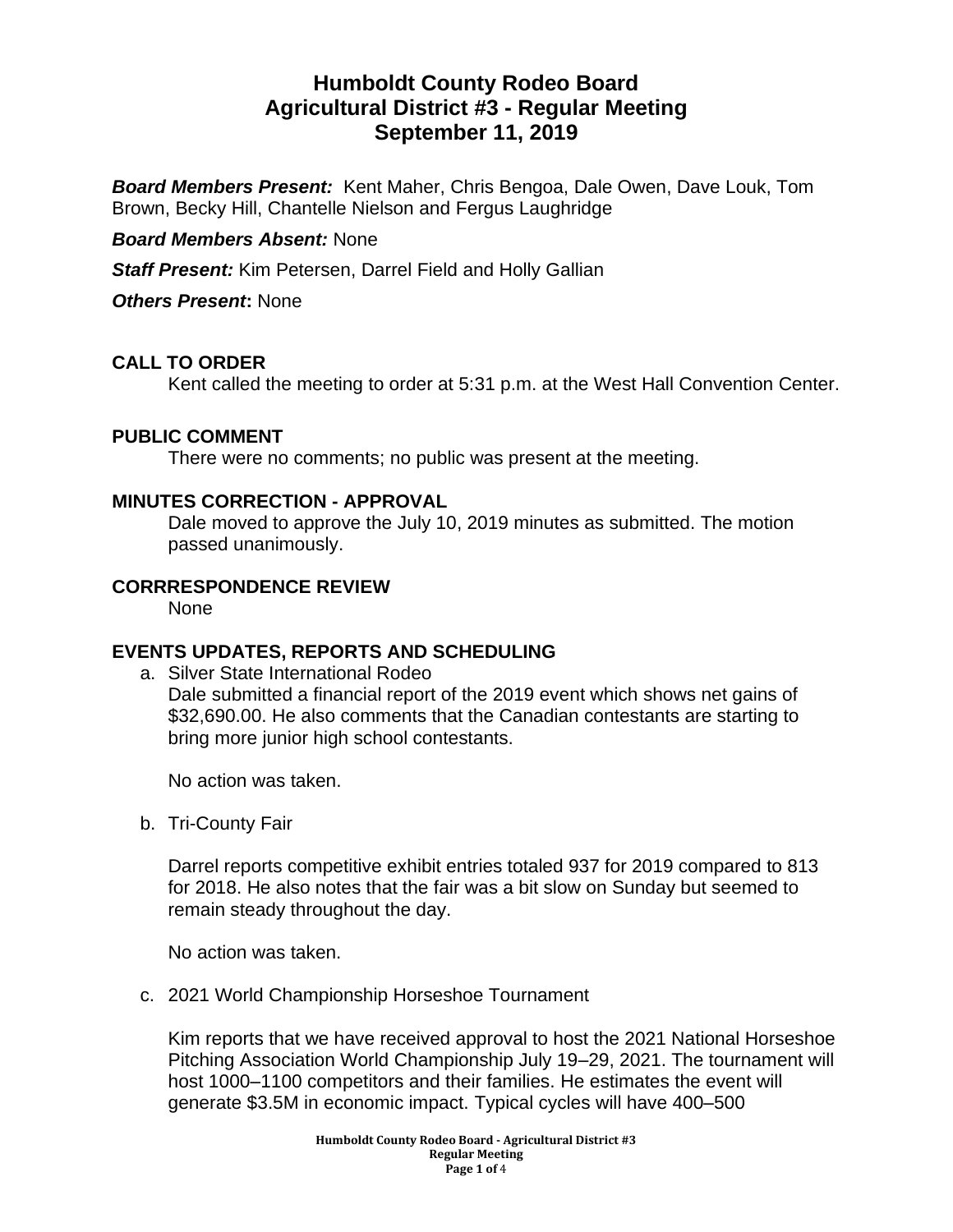contestants rotating through every 3–4 days throughout the tournament. He notes that July is already a busy time in Winnemucca for lodging so he will urge competitors to book their rooms early.

Kim comments that each contestant only pitches about two hours per day so staff is working on additional activities such as mine tours, golf tournaments and other activities to entertain them during their stay.

Kim notes that the association also requires EMT's on-site during the event. Fergus asks that we contact the ambulance coordinator early.

Kent asked how many rooms we have in town. Kim reports that we currently have about 900. He comments that the Scott property just sold and there are plans to add another 77 rooms at the Park Motel location. He also notes that the construction of a hotel near Wingers has been delayed. He comments that many contestants will use RV spaces.

No action was taken.

#### **2019 - 2020 BUDGET REVIEW – MODIFICATION**

Kim presented the updated budget for review.

Kim notes that at this early stage the budget numbers are in-line except for a \$6000 repair bill for our small well which went down just before the fair.

No action was taken.

#### **VOUCHERS – EXPENDITURES APPROVAL**

Dale moved to approve the outstanding vouchers consisting of: \$133,108.06 for Ag District #3 through August 14, 2019 \$31,318.49 for the Indoor Event Center through August 14, 2019 \$55,211.54 for Ag District #3 through September 11, 2019 \$7,556.70 for the Indoor Event Center through September 11, 2019

The motion passed unanimously with Kent abstaining on items from Communication Creations because his spouse owns and operates the business.

#### **WINNEMUCCA EVENTS COMPLEX (WEC)**

a. Request to purchase cargo trailer to store the new floor for the Indoor Event Center.

Kim reports that WCVA purchased a new heavy duty floor for the Indoor Event Center for \$175,000. He asks that we purchase cargo trailers to store the floor.

Dave asked if the heat inside the cargo trailers will cause a problem.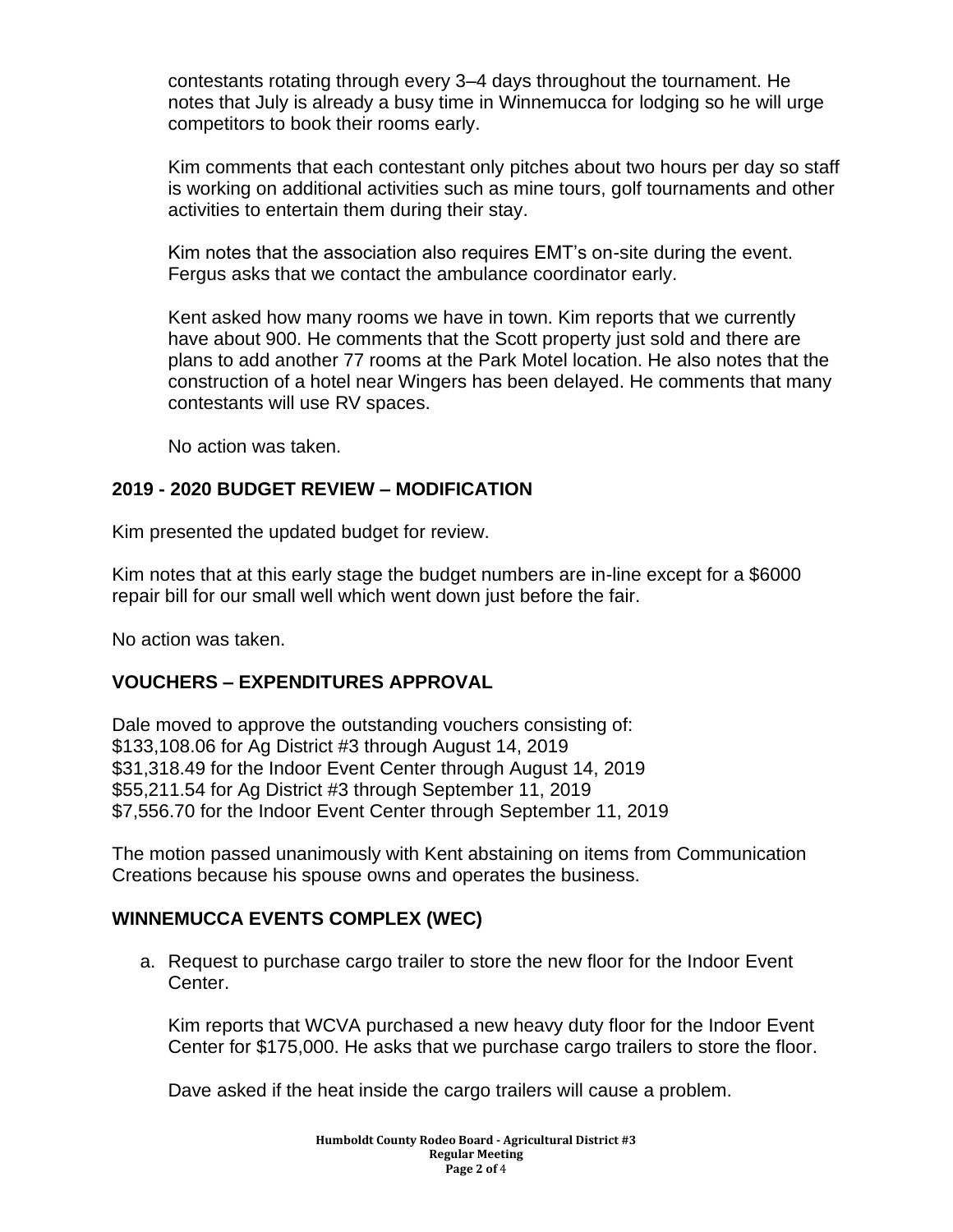Kim notes that the older floor is stored in a semi-trailer and does not seem to be affected by the heat.

Tom proposed purchasing semi-trailers instead so that they can be moved around the facility. The board notes that we will need some form of loading dock in order to move the floor in and out of the trailers.

Becky suggested painting the trailers with advertising for the Events Complex.

No action was taken.

b. Proposals for placement of the cargo trailer used to store the event center flooring.

The board handled this item in the previous item discussion.

c. Request to dispose of the old skid-steer equipment located at the Fairgrounds which is no longer required for public use.

Kim reports that the old skid-steer has become hazardous to operate since one of the drive gears is no longer functioning. A replacement gear would cost about \$4000, but since the skid-steer is only worth about \$3000 he feels that it is no longer needed for public use.

Kent moved to determine that the old skid-steer is no longer required for public use and authorize staff to dispose of the item by any means, with the idea of getting as much compensation as possible.

The motion passed unanimously.

d. Review of proposals and award of contract for the 2019 WEC campsite water and sewer install project.

Kim presented the request for proposals as well as the only bid received from H.E. Hunewill Construction Co., Inc. for the purpose of installing water and sewer hookups for each space in the original RV Park located on the west side of the Event Complex. The bid totals \$98,971.00.

Chris moved to accept the bid from H.E. Hunewill Construction Co., Inc. and to authorize the project subject to confirmation by Humboldt County.

The motion passed unanimously.

////////// ////////// //////////

#### **FAIRGROUNDS REPAIRS AND MAINTENANCE**